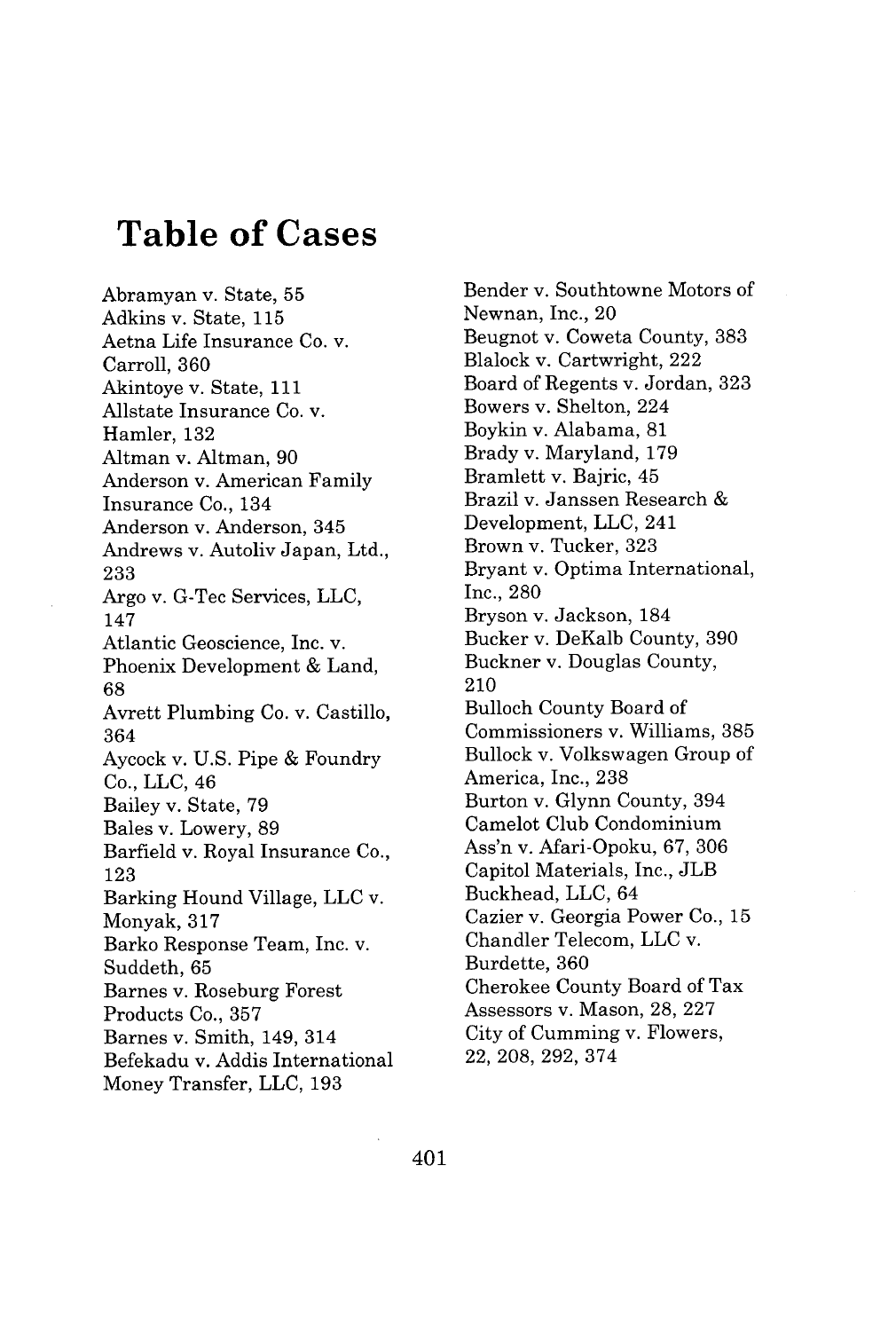*MERCER LAW REVIEW* 402 [Vol. **69**

City of Dunwoody v. Discovery Practice Management, Inc., **209, 387** City of Richmond Hill v. Maia, **215, 308** City of Sandy Springs Board of Appeals v. Traton Homes, **LLC, 388** City of Stone Mountain v. Black, **216** City of Waycross v. Pierce County Board of Commissioners, **219** Clark v. Fitzgerald Water, Light **&** Bond Commission, **217** Clary v. Allstate Fire Casualty Insurance Co., **70,** 134 Clayton County v. Georgia Power Co., **286** Clemons v. Delta Airlines, Inc., 144 Cobb Beauty College, Inc. v. Scamihorn, 147 Cohen v. Rogers, 194, 200 Coker v. America Guarantee Liability Insurance Co., 120 Columbia Casualty v. Plantation Pipeline Co., **129** Consumer Credit Research Foundation v. Board of Regents of the University System of Georgia, **223** Coon v. Medical Center, Inc., **326** Cooper v. Marten Transport, Ltd., 47 Corliss Capital, Inc. v. Dally, **398** Corrugated Replacements, Inc. v. Johnson, **37,** 148 Couch v. Red Roof Inns, Inc., **8, 239** Coursey v. Coursey, **95**

Curry v. Department of Transportation, 211, **283** Daubert v. Merrell Dow Pharmaceuticals, Inc., 245 Denney v. Denney, **89** Dennis v. D&F Equipment Sales, Inc., **235** Department of Transportation v. Whitehead, 211, 284 Development Authority of Columbus v. Four **JS** Family, LLLP, **267** Devlin v. Devlin, **87** Diamonds **&** Denims v. First of Georgia Insurance Co., **132** Dixon v. State, **109** DLT List, **LLC** v. **M7VEN** Supportive Housing & Development Group, **229,** 294 Doctors Hospital of Augusta, **LLC** v. Alicea, **301** Double View Ventures, **LLC** v. Polite, **5** Dougherty County v. Webb, **381** Douglas County v. Hamilton State Bank, **217** Dubose v. State, **78** Durden v. State Farm Fire Casualty Co., **133** Edge v. State, **78** Elbert County v. Sweet City Landfill, **LLC, 390** Engelman v. Kessler, **190** Estate of Nixon v. Barber, **191** Evans v. Williams, **196** Evanston Insurance Co. v. Sandersville Railroad Co., **130** Fisher v. State, **181** Franklin v. Eaves, 144 Frost v. Frost, **96** Fuller v. McCormick, **151 GEICO** Indemnity Co. v. Smith, 122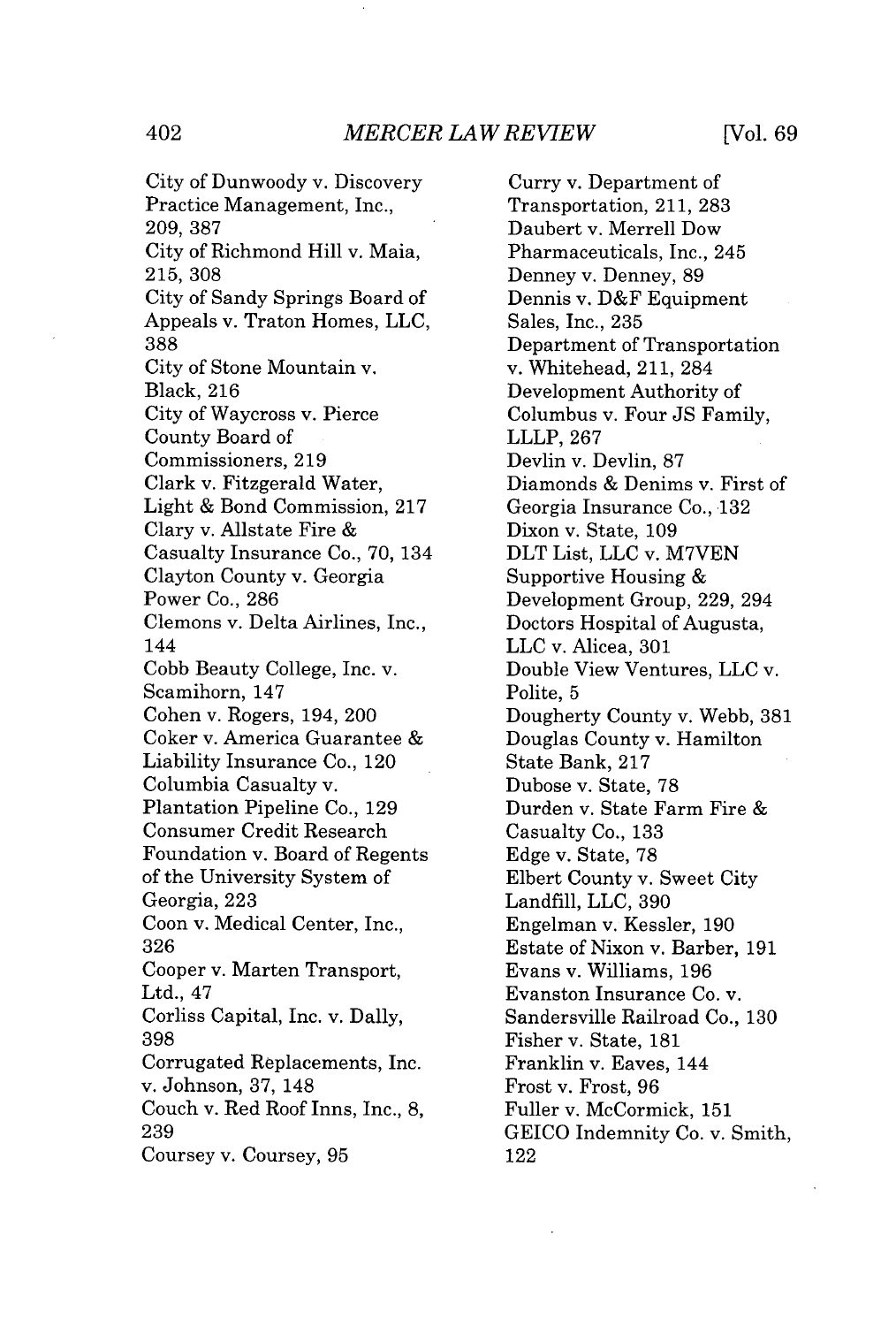Gens v. White, **259** George v. Hercules Real Estate Services, Inc., **303** Georgia Department of Juvenile Justice v. Eller, **81** Georgia Department of Transportation v. King, **207** Georgia Power Co. v. Cazier, **15** Gibson v. **TJX** Companies, **316** Gilmer v. State, **187** Glispie v. State, 114 Goldstein, Garber **&** Salama, **LLC** v. **J.B., 327** Government Employees Insurance Co. v. Morgan, **119, 336** Grange Indemnity Insurance Co., v. Burns, **125** Grange Mutual Casualty Co. v. Woodard, **136, 329** Great America Alliance Insurance Co. v. Anderson, **123** Great Lakes Insurance **SE** v. Queen, **133** Harris v. State, **105** Harrison v. McAfee, **306, 333** Harvest Assets, **LLC** v. Northlake Manor Condominium Ass'n, **296** Heron Lake II Apartments, L.P. v. Lowndes County Board of Tax Assessors, **226** Hoechstetter v. Pickens County, **290** Hollberg v. Spalding County, **383** Hooks v. Walley, **185** Hsu v. Safeco Insurance Co., **132** HWA Properties, Inc. v. Community **&** Southern Bank, **279**

In Media General Operations, Inc. v. St. Lawrence, 221 In re Estate of Boyd, 340 In the Interest of M.P., 346 Inglett **&** Stubbs International, Ltd. V. Riley, 24 Ingram v. State, **183 J.W.** Meadors **&** Co. v. State, 24 Jackson v. Sanders, **93** Jackson v. Spalding County, 22, **208, 293, 377** Johnson v. Thomas, **260** Jones v. State, 104 Kaku v. Alphatec Spine, Inc., 243 Kamara v. Henson, **193** Kennebrew v. State, **181** Kennestone Hospital, Inc. v. Cartersville Medical Center, Inc., **28** Kritlow v. State, **109** Lang v. Brand-Vaughan Lumber Co., **63** Levine v. Suntrust Robinson Humphrey, 324 Liberty Capital, **LLC** v. First Chatham Bank, **268** Liberty Surplus Insurance Corp. v. Norfolk Southern Railway Co., **130** LifeBrite Laboratories, **LLC** v. Cooksey, 155 Linthicum v. Mendakota Insurance Co., **138** Lucas v. Beckman Coulter, Inc., **150** Lynchar, Inc. v. Colonial Oil Industries, Inc., 40 Marks v. Soles, **91** Martin v. Six Flags Over Georgia II, L.P., **1,** 304 Massey v. Allstate Insurance Co., **118**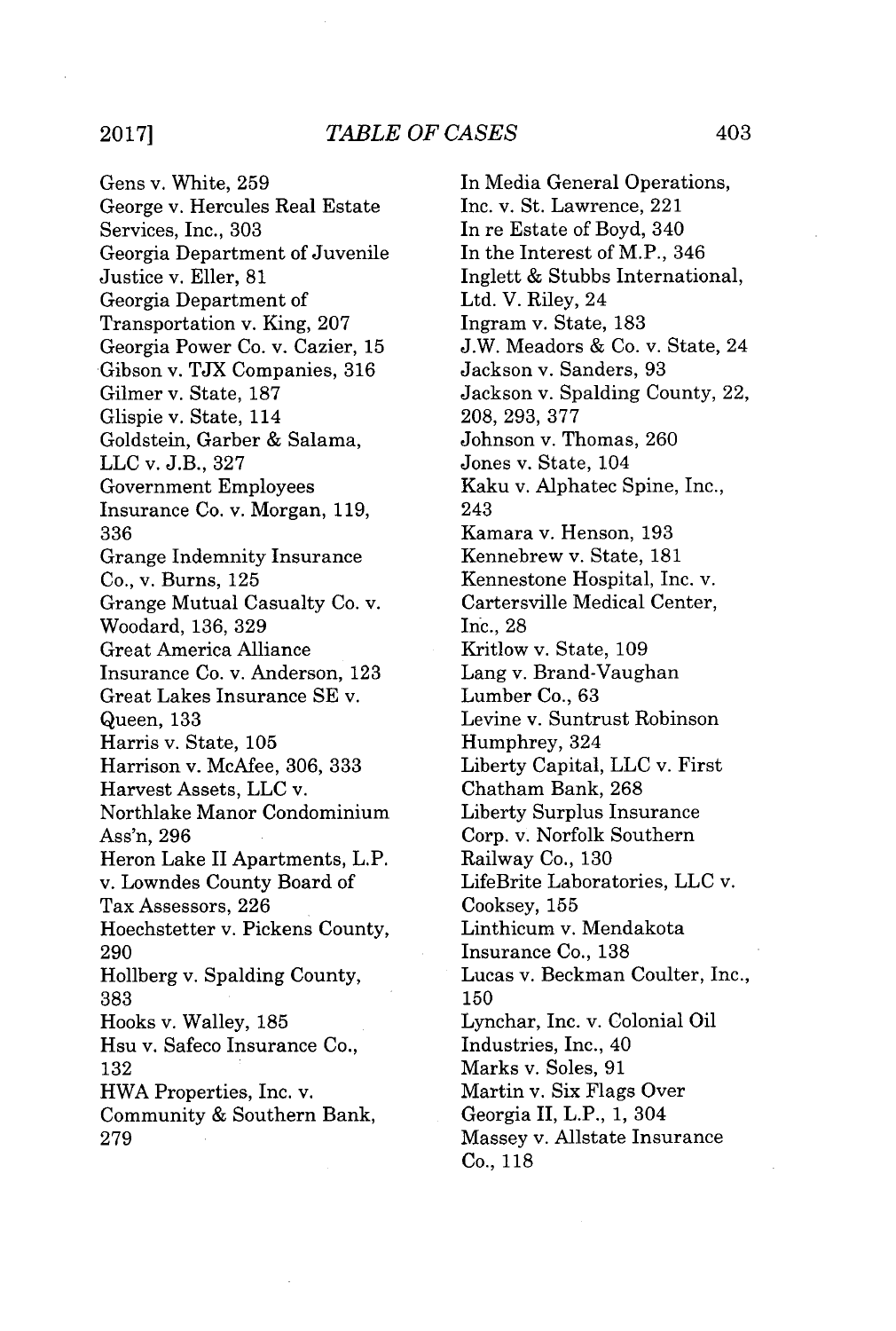May v. City of Nahunta, **213** Mayor of Garden City v. Harris, 210 McClendon v. Manitou Americas, Inc., **236** McDonald v. Department of Transportation, 211, 284 McDuffie v. Ocmulgee **EMC, 362** McHugh Fuller Law Group v. PruittHealth, Inc., F/k/a/ Pruitt Corp., **198** McLaine v. McLeod, 46 McLaughlin v. State, **183** McNorrill v. State, **188** Medical Center of Central Georgia v. Hospital Authority of Monroe County, **27** Midville River Tract, **LLC** v. Central of Georgia Railroad Co., **57** Milbourne v. Milbourne, 342 Minott v. Merrill, **315** Missouri v. McNeely, **79** Mitchell v. Mitchell, **259** Montgomery County v. Hamilton, 224 Moore v. Cottrell, 248 Moore v. Thomas County Public Library System, **216** Morris v. Byrd, **270** Morris v. State, **183** Murray v. Murray, **85.** Murray v. Sloan Paper Co., 221 Mutual Pharmacy Co. v. Bartlett, 242 Nadel v. Branch Banking Trust Co., **281** New Cingular Wireless **PCS, LLC** v. Georgia Department of Revenue, 21 North Bay Avalon, LLLP v. Speedway, **LLC, 258**

Northside Bank v. Mountainbrook of Bartow County Homeowners Ass'n, **273** O'Neal v. Crawford County, 220 Occidental Fire **&** Casualty of North Carolina v. Goodman, **127** Olympus Media, **LLC** v. City of Dunwoody, **397 OTS,** Inc. v. Weinstock **&** Scavo, **P.C., 192** Pandora Franchising, **LLC** v. Kingdom Retail Group, LLLP, **39, 337** Parks v. State, **107** Partain v. Pitts, **137** Patel v. Kensington Community Ass'n, **272** Paws Holdings v. Daikin Industries, **237,** 240 Pearce, et. al. v. Tucker, 210 Perry Golf Course Development, **LLC** v. Columbia Residential, **LLC, 37** Petree v. Georgia Department of Transportation, **69** Pfeil v. Mike's Golf Carts, **LLC, 233** Pike v. Bruce Church, Inc., **390** PLIVA, Inc. v. Dement, 244 PLIVA, Inc. v. Mensing, 242, 243, 244 **PN** Express, Inc. v. Zegel, **307** Practice Benefits, **LLC** v. Entera Holdings, **LLC, 35** Premier Elevator Co./SOI v. Edwards, **369** Progressive Classic Insurance Co. v. Nationwide Mutual Fire Insurance Co., 121 Progressive Mountain Insurance Co. v. Cason, 122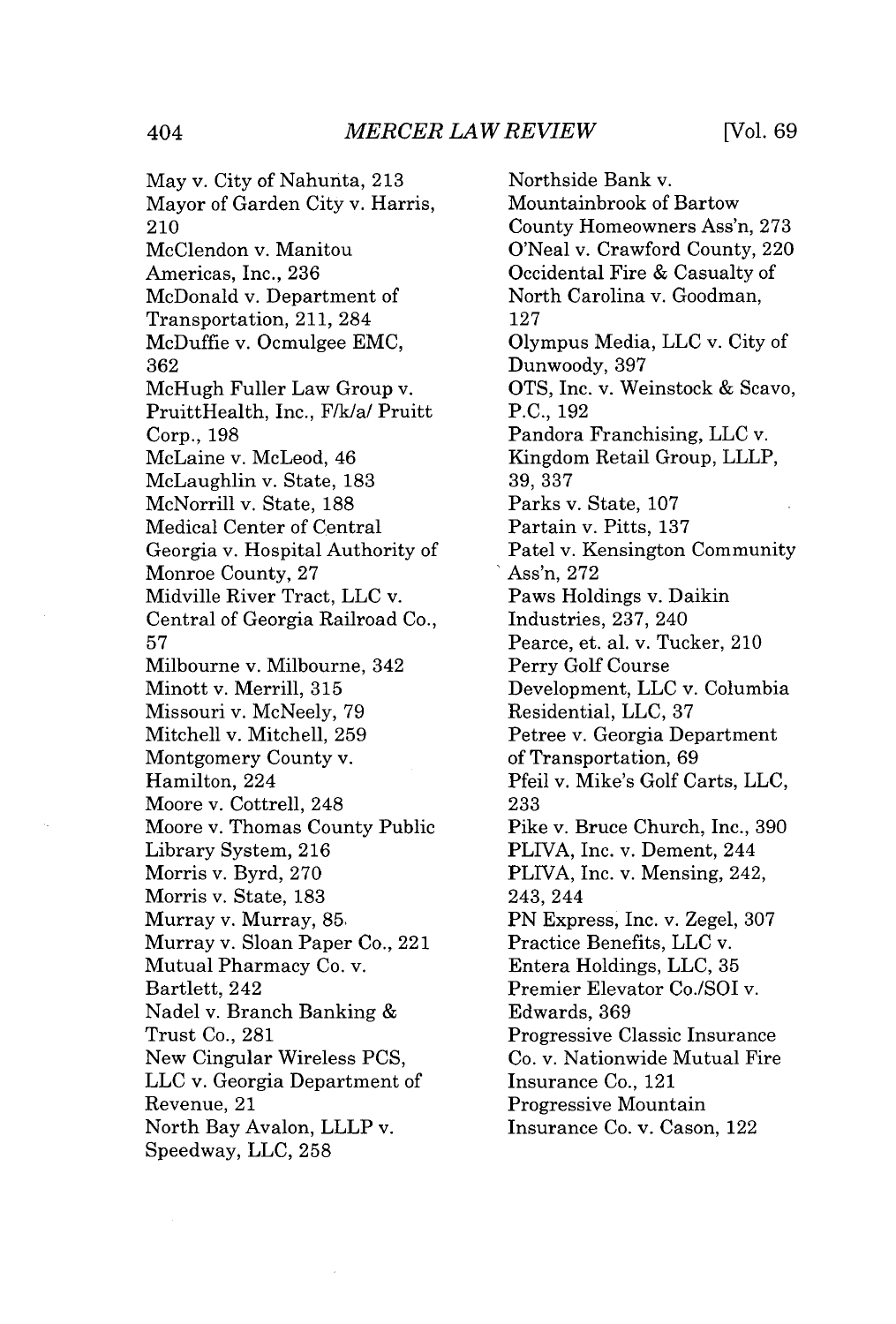Progressive Mutual Insurance Co. v. Bishop, 122 R.C. Acres, Inc. v. Mommies Properties, **LLC, 270** Redcedar, **LLC** v. **CML-GA** Social Circle, **LLC, 255** Reliance Equities, **LLC** v. Lanier **5, LLC, 295 RES-GA** YPL, **LLC** v. Rowland, 264 Riggins v. City of Atlanta, 146, **206** Roberts v. Tractor Supply, **239** Roper v. Greenway, **213** Roper v. Kawasaki Heavy Industries, Ltd., 234, 245 Roseburg Forest Products Co. v. Barnes, 357 Rowell v. Phoebe Putney Memorial Hospital, Inc., **153** Royal Capital Development **LLC** v. Maryland Casualty Co., **135** Russell v. Muscogee County School District, 220 Russell v. Sparmer, **86 S.D.E.,** Inc. v. Finley, **33** Sadie **G.** Mays Memorial Nursing Home v. Freeman, **363** Sager v. Ivy Falls Plantation Homeowners' Ass'n, 34 Saxon v. Starr Indemnity & Liability Co., 124, **368** Scapa Dryer Fabrics, Inc. v. Knight, 65 Seamon v. Remington Arms Co., 247 Sheffield v. Sheffield, **91** Shepard v. Williams, **185** Shiv Aban, Inc. v. Georgia Department of Transportation, **262** Shoenthal v. Shoenthal, 347

Shooter Alley, Inc. v. City of Doraville, **98** Smart v. State, **106** Smith v. Norfolk Southern Railway Co., **59, 311** Southall v. State, **80** Southern Bell Telephone Telegraph Co. v. Cassin, **351** Southern States-Bartow County, Inc. v. Riverwood Farm Homeowners Ass'n, **208** Stanfield v. Waste Management of Georgia, Inc., **279** State Farm Mutual Automobile Insurance Co. v. Mabry, **135** State v. Banks, **186** State v. Brogan, **79** State v. Hall, 102 State v. International Keystone Knights of the Ku Klux Klan, Inc., **16** State v. Mantooth, 194 State v. McPherson, **108** State v. Smith, 102 State v. Williams, **79** Steagald v. Eason, 334 Stendahl v. Cobb County, 384 Strickland v. Georgia Casualty **&** Surety Co., **123** Strickland v. Washington, **190** Stroud v. Hall County, **209,** 274 Sullivan v. Bunnell, **99** Summerour v. City of Marietta, **288** Suntrust Bank v. Lilliston, **71** Tanner Medical Center, Inc. v. Vest Newnan, **LLC, 25** Taylor v. Metoyer, **182** Taylor v. State, **110,** 184 Techjet Innovations Corp. v. Benjelloun, **38** Terry v. Catherall, **70, 277**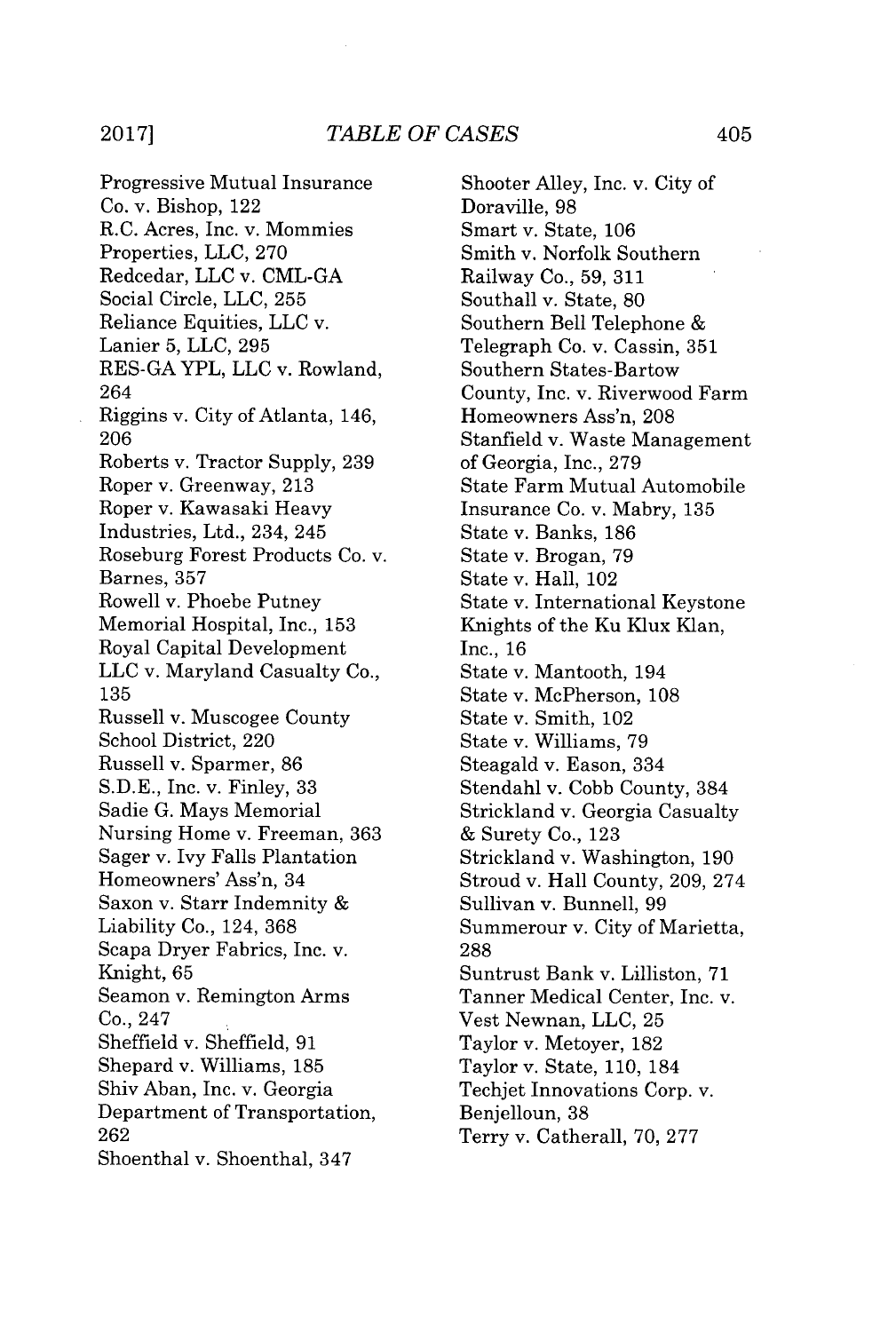## *MERCER LAW REVIEW* 406 [Vol. **69**

Thomas v. Tenet Healthsystem GB, Inc., **299** Tolson Firm, **LLC** v. Sistrunk, **152, 199** Toyo Tire North America Manufacturing, Inc., v. Davis, **278** Travelers Property Casualty Co. v. Continental Casualty Co., **128** Turner v. Walker County, **325** Tyrones v. Tyrones, 254 United Health Services of Georgia, Inc. v. Norton, **325, 350** Ussery v. Goodrich Restoration, Inc., **66** Vakharwala v. Vakharwala, **83** Veterans Parkway Developers, **LLC** v. RMW Development Fund II, **LLC, 36** Walton County, Scenic Hills Estates, Inc., **383** Washington v. Hopson, **197** Webb v. Liberty Mutual Insurance Co., **135** Welcker v. Georgia Board of Examiners of Psychologists, **28** Wells Fargo Bank, **N.A.** v. LaTouche, **282** West v. City of Albany, 146, **205** Wester v. United Capital Financial of Atlanta, **LLC,** 294 Wiedeman v. Canal Insurance Co., 48 Wiggins v. State, **189** Wilbro v. Mossman, **361** Wilks v. **Piggly Wiggly** Southern, Inc., **5** Williams v. Pacific Cycle, Inc., **232**

Williams v. State, **78**

Williams v. Willcox State Prison, **207** Wills v. Clay County, **218, 366** Wilson v. State, 112 Wolfe v. Board of Regents of the University System of Georgia, **18** Wyeth v. Levine, 242 Wynn v. Craven, 94 Yoho v. Ringier of America, Inc., **367** York v. **RES-GA LJY, LLC, 279** Zaldivar v. Prickett, **8**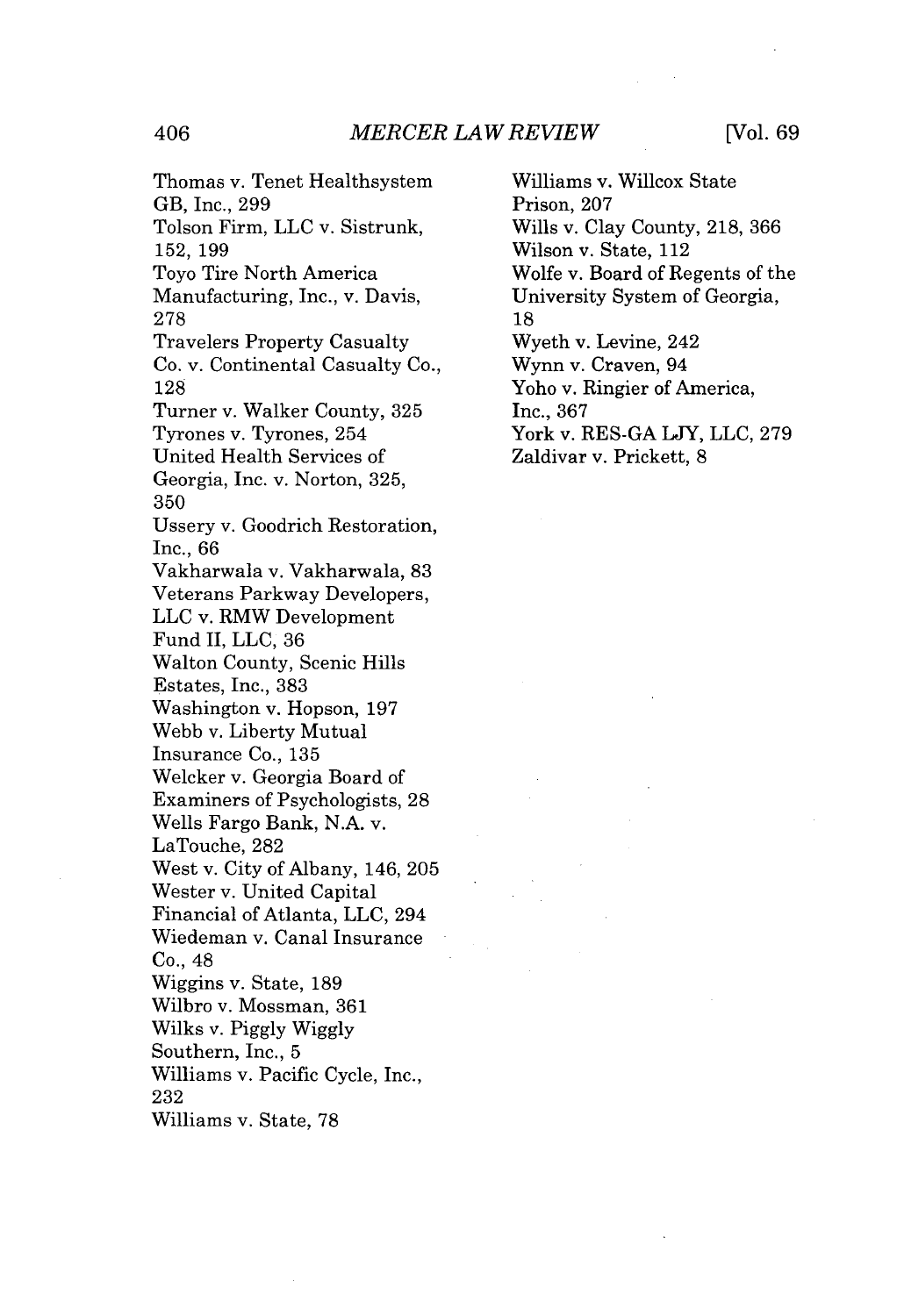| 1 Publication Title                               |                | POSTAL SERVICE . (All Periodicals Publications Except Requester Publications)                                                                                                                                                                                                                           | 2. Publication Number                          |                         |                                                                                                                                | 3. Filing Date                                 |                                                                          |  |
|---------------------------------------------------|----------------|---------------------------------------------------------------------------------------------------------------------------------------------------------------------------------------------------------------------------------------------------------------------------------------------------------|------------------------------------------------|-------------------------|--------------------------------------------------------------------------------------------------------------------------------|------------------------------------------------|--------------------------------------------------------------------------|--|
| Mercer Law Review                                 |                |                                                                                                                                                                                                                                                                                                         | I٥<br>$\bullet$<br>$\overline{2}$              | J.<br>$\mathsf{s}$<br>9 | $8 \mid 7$<br>x                                                                                                                |                                                | Oct. 1, 2017                                                             |  |
| 4 Issue Frequency                                 |                | 4 yearly (fall, winter, spring, summer)                                                                                                                                                                                                                                                                 | 5. Number of Issues Published Annually<br>four |                         |                                                                                                                                |                                                | 6. Annual Subscription Price<br>\$40                                     |  |
|                                                   |                | 7 Complete Mailling Address of Known Office of Publication (Not printer) (Street, city, county, state, and ZIP+4*)                                                                                                                                                                                      |                                                |                         |                                                                                                                                |                                                | Cortad Person<br>Yonna Shaw                                              |  |
|                                                   |                | 1501 Mercer Univ. Drive, Macon, Bibb County, Georgia 31207-0001                                                                                                                                                                                                                                         |                                                |                         |                                                                                                                                |                                                | elephone (include area code)<br>478 - 101 - 2622                         |  |
|                                                   |                | 8. Complete Mailing Address of Headquarters or General Business Office of Publisher (Not printer)                                                                                                                                                                                                       |                                                |                         |                                                                                                                                |                                                |                                                                          |  |
|                                                   |                | Walter F. George School of Law, Mercer University<br>1501 Mercer Univ. Drive, Macon, Ga. 31207-0001                                                                                                                                                                                                     |                                                |                         |                                                                                                                                |                                                |                                                                          |  |
|                                                   |                | 9. Full Names and Complete Mating Addresses of Publisher, Editor, and Managing Editor (Do not leave blank)                                                                                                                                                                                              |                                                |                         |                                                                                                                                |                                                |                                                                          |  |
|                                                   |                | Publisher (Name and complete mailing address)<br>Walter F. George School of Law, Mercer University                                                                                                                                                                                                      |                                                |                         |                                                                                                                                |                                                |                                                                          |  |
|                                                   |                | 1501 Mercer Univ. Drive, Macon, Ga. 31207 -0001<br>Editor (Name and complete mailing address)                                                                                                                                                                                                           |                                                |                         |                                                                                                                                |                                                |                                                                          |  |
|                                                   |                | David Cromer, Editor in Chief, Mercer Law Review, Walter P. George School of Law                                                                                                                                                                                                                        |                                                |                         |                                                                                                                                |                                                |                                                                          |  |
|                                                   |                | Mercer University, 1501 Mercer Univ. Drive, Macon, Ga. 31207-0001<br>Managing Editor (Nerne and complete mealing address)                                                                                                                                                                               |                                                |                         |                                                                                                                                |                                                |                                                                          |  |
|                                                   |                | Kelsey Kicklighter, Senior Managing Editor, Mercer Law Review, Walter F. George School of                                                                                                                                                                                                               |                                                |                         |                                                                                                                                |                                                |                                                                          |  |
|                                                   |                | Law, Mercer University, 1501 Mercer Univ. Drive, Macon, Ga.<br>10. Owner (Do not leave blank if the publication is owned by a corporation, give the name and address of the corporation immediately tokowed by the                                                                                      |                                                |                         | 31207-0001                                                                                                                     |                                                |                                                                          |  |
|                                                   |                | ames and addresses of all stockholders owning or holding 1 percent or more of the lotal amount of stock. If not owned by a corporation, give the<br>names and addresses of the individual owners. If owned by a perimerable or other unincorporated firm, give its name and address as well as those of |                                                |                         |                                                                                                                                |                                                |                                                                          |  |
| Full Name                                         |                | each individual owner. If the publication is published by a nonprofit organization, give its name and address.)                                                                                                                                                                                         | Complete Mailing Address                       |                         |                                                                                                                                |                                                |                                                                          |  |
|                                                   |                | Corporation of Mercer University                                                                                                                                                                                                                                                                        |                                                |                         |                                                                                                                                | 1501 Marcer Univ. Drive, Macon, Ga. 31207-0001 |                                                                          |  |
|                                                   |                | 11. Known Bondholders, Mortgagees, and Chine Security Holders Owning or Hobbing 1 Percent or More of Total Amount of Bonds, Mortgages, or<br>Different Securities, If none, check box                                                                                                                   |                                                |                         |                                                                                                                                |                                                |                                                                          |  |
|                                                   |                | 12 Tax Status (For completion by nonprofit organizations authorized to mail at nonprofit rates) (Cheok one)<br>The purpose, function, and nonprofit status of this organization and the exempt status for federal income tax                                                                            |                                                |                         |                                                                                                                                |                                                |                                                                          |  |
|                                                   |                | purposes:<br>LX Hes Not Changed During Preceding 12 Months                                                                                                                                                                                                                                              |                                                |                         |                                                                                                                                |                                                |                                                                          |  |
| 13 Publication Title                              |                | El Han Changed During Preceding 12 Months (Publisher must submit explanation of change with this<br>statument)                                                                                                                                                                                          |                                                |                         |                                                                                                                                |                                                |                                                                          |  |
| Mercer Law Review                                 |                |                                                                                                                                                                                                                                                                                                         |                                                |                         |                                                                                                                                |                                                | 14, Isaue Date for Circulation Data Balow                                |  |
| 15. stent and Nature of Circulation               |                |                                                                                                                                                                                                                                                                                                         |                                                |                         | $1/17$ ; $4/17$ ; $6/17$ ; $8/17$<br>Average No. Copies<br>No. Cookes of Single<br><b>Issue Published</b><br>Each Issue During |                                                |                                                                          |  |
|                                                   |                |                                                                                                                                                                                                                                                                                                         |                                                |                         | Preceding 12 Months                                                                                                            |                                                | <b>Nearest to Filling Date</b><br>540                                    |  |
|                                                   |                | a. Total Number of Copies (Net press run)                                                                                                                                                                                                                                                               |                                                |                         | 540<br>297                                                                                                                     |                                                |                                                                          |  |
|                                                   | (1)            | Malled Outside-County Paid Subacriptions Stated on PS Form 3541 (Include paid<br>distribution strove nominal rate, advertiser's proof copies, and exchange copies)                                                                                                                                      |                                                |                         |                                                                                                                                |                                                | 308                                                                      |  |
| Paid<br>Circulation<br>(By Mail<br>and<br>Outside | $\mathfrak{a}$ | Mallad In-County Paid Subscriptions Stated on PS Form 3541 (include paid<br>distribution above nominal rate, advertise/'s proof copies, and exchange copies)                                                                                                                                            |                                                |                         |                                                                                                                                |                                                |                                                                          |  |
| the Mail                                          | łа             | Paid Distribution Outside the Mails Including Sales Through Dailers and Carriers.<br>Street Vendors, Counter Sales, and Other Paid Distribution Outside USPS®                                                                                                                                           |                                                |                         |                                                                                                                                |                                                |                                                                          |  |
|                                                   | $^{(4)}$       | Paid Distribution by Other Classes of Mell Through the USPS<br>(e.g., First-Class Mail®)                                                                                                                                                                                                                |                                                |                         |                                                                                                                                |                                                |                                                                          |  |
|                                                   |                | c. Total Paid Distribution [Sum of 15b (1), (2), (3), and (4)]                                                                                                                                                                                                                                          |                                                |                         | 297                                                                                                                            |                                                | 308                                                                      |  |
| Free or<br>Nominal                                |                | [1] Free or Nominal Rate Outside-County Copies included on PS Form 3541                                                                                                                                                                                                                                 |                                                |                         | 131                                                                                                                            |                                                | 121                                                                      |  |
| Rate<br>Distribution                              | 17)            | Free or Nominal Rate in-County Copies Included on PS Form 3541                                                                                                                                                                                                                                          |                                                |                         |                                                                                                                                |                                                |                                                                          |  |
| (By Mai)<br>and<br>Outside                        | (3)            | Free or Nominal Rate Copies Malled at Other Classes Through the USPS<br>(e.g., First-Class Moil)                                                                                                                                                                                                        |                                                |                         |                                                                                                                                |                                                |                                                                          |  |
| the Mail                                          | (4)            | Free or Norminal Rate Distribution Outside the Mail (Cerriers or other means)                                                                                                                                                                                                                           |                                                |                         |                                                                                                                                |                                                |                                                                          |  |
|                                                   |                | e. Total Free or Normial Rate Distribution (Sum of 15d (1), (2), (3) and (4))                                                                                                                                                                                                                           |                                                |                         | 131                                                                                                                            |                                                | 121                                                                      |  |
|                                                   |                | 1. Total Distribution (Sum of 15c and 15e)                                                                                                                                                                                                                                                              |                                                |                         | 428                                                                                                                            |                                                | 429                                                                      |  |
|                                                   |                | g. Copies not Distributed (See Instructions to Publishers #4 (page #3)                                                                                                                                                                                                                                  | Þ                                              |                         |                                                                                                                                | 112                                            | 111                                                                      |  |
| . Total (Sum of 15/ and g)                        |                |                                                                                                                                                                                                                                                                                                         |                                                |                         |                                                                                                                                |                                                |                                                                          |  |
|                                                   |                |                                                                                                                                                                                                                                                                                                         |                                                |                         | 540<br>691                                                                                                                     |                                                | 540<br>71 E                                                              |  |
| Parcent Paid<br>(15c divided by 15f filmes 100)   |                |                                                                                                                                                                                                                                                                                                         | Þ                                              |                         |                                                                                                                                |                                                |                                                                          |  |
| 18. Electronic Copy Circulation<br>n/a            |                |                                                                                                                                                                                                                                                                                                         |                                                |                         | Average No. Copies<br><b>Each Issue During</b><br>Preceding 12 Months                                                          |                                                | No. Copies of Single<br>Issue Published<br><b>Netrost to Filing Date</b> |  |
| 4. Paid Electronic Copies                         |                |                                                                                                                                                                                                                                                                                                         |                                                | ٠                       |                                                                                                                                |                                                |                                                                          |  |
|                                                   |                | b. Total Paid Print Copies (Line 15c) + Paid Electronic Copies (Line 16a)                                                                                                                                                                                                                               |                                                |                         |                                                                                                                                |                                                |                                                                          |  |
|                                                   |                | c. Total Print Distribution (Line 15f) + Paid Electronic Copies (Line 15a)                                                                                                                                                                                                                              |                                                | ▶                       |                                                                                                                                |                                                |                                                                          |  |
|                                                   |                | d. Percent Paid (Both Print & Electronic Copies) (16b divided by 16c 1 100)                                                                                                                                                                                                                             |                                                | в                       |                                                                                                                                |                                                |                                                                          |  |
|                                                   |                | I certify that 50% of all my distributed copies (electronic and print) are paid above a nominal price.                                                                                                                                                                                                  |                                                |                         |                                                                                                                                |                                                |                                                                          |  |
|                                                   | #69-1          | 17. Publication of Statement of Ownership<br>Fif the publication is a general publication, publication of this statement is required. Will be printed                                                                                                                                                   |                                                |                         |                                                                                                                                |                                                | Publication not required.                                                |  |
| in the                                            |                | issue of this publication.                                                                                                                                                                                                                                                                              |                                                |                         |                                                                                                                                |                                                |                                                                          |  |
|                                                   |                | 18. Signature and Title of Editor, Publisher, Business Manager, or Owner                                                                                                                                                                                                                                |                                                |                         |                                                                                                                                | Date                                           |                                                                          |  |
|                                                   |                |                                                                                                                                                                                                                                                                                                         |                                                |                         |                                                                                                                                |                                                |                                                                          |  |
|                                                   |                | Yonna Shaw, Publishing Coordipator, Mercar Law Review<br>now                                                                                                                                                                                                                                            |                                                |                         |                                                                                                                                |                                                | Oct. 1, 2017                                                             |  |

 $\sim$ 

 $\label{eq:2.1} \frac{1}{\sqrt{2}}\left(\frac{1}{\sqrt{2}}\right)^{2} \left(\frac{1}{\sqrt{2}}\right)^{2} \left(\frac{1}{\sqrt{2}}\right)^{2} \left(\frac{1}{\sqrt{2}}\right)^{2} \left(\frac{1}{\sqrt{2}}\right)^{2} \left(\frac{1}{\sqrt{2}}\right)^{2} \left(\frac{1}{\sqrt{2}}\right)^{2} \left(\frac{1}{\sqrt{2}}\right)^{2} \left(\frac{1}{\sqrt{2}}\right)^{2} \left(\frac{1}{\sqrt{2}}\right)^{2} \left(\frac{1}{\sqrt{2}}\right)^{2} \left(\$ 

I certify the all rightmation threatend on this torn is true and complete. I understand that anyone who furnities false or mislessing information on the form<br>or who characterized in information provesses on the form may be PRIVACY NOTICE: See our privacy policy on www.uspe.com.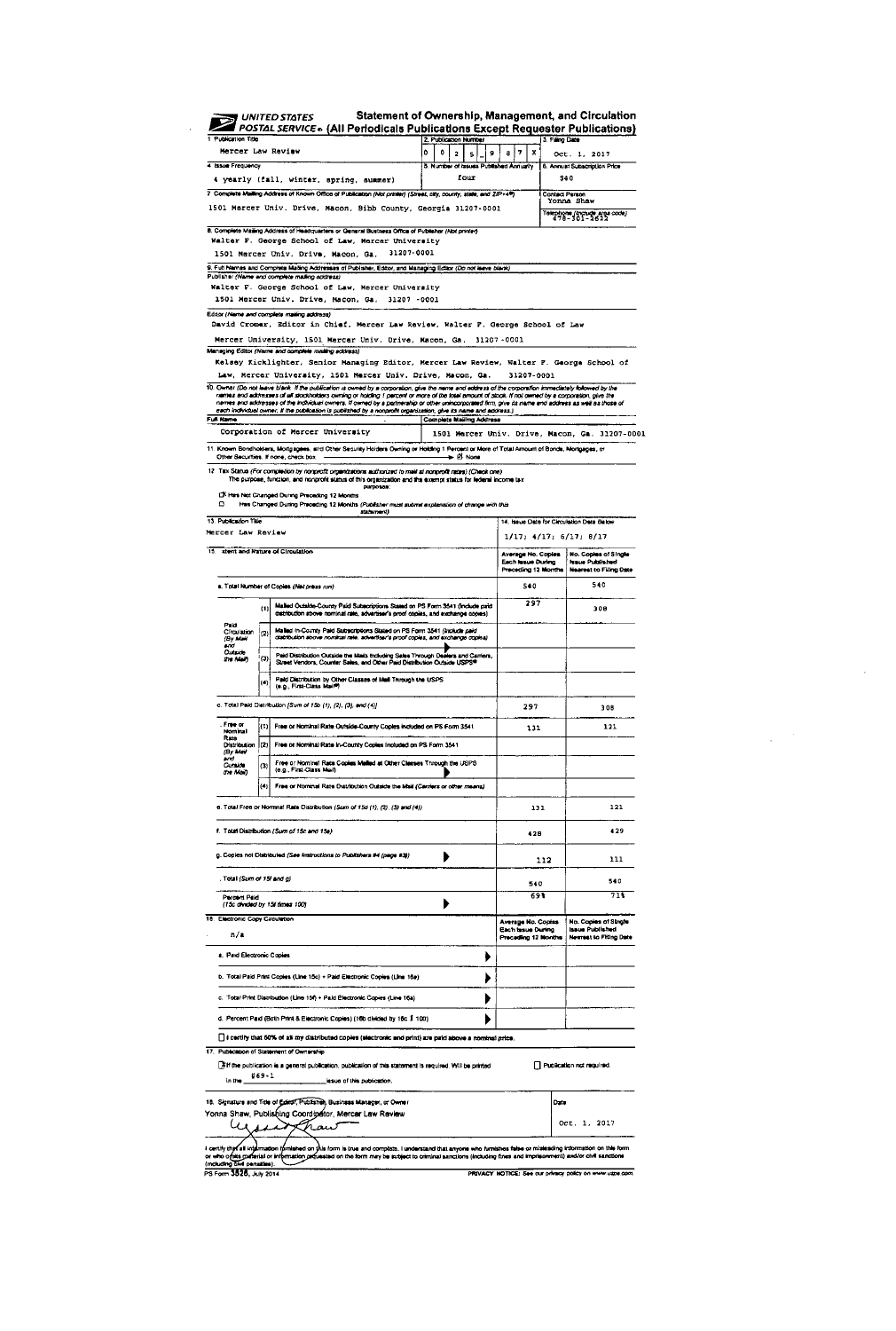## *"Georgia's Oldest Law Review"*

*Mercer Law Review* is published four times a year: Fall, Winter, Spring, and Summer. Since its inception in 1949, *Mercer Law Review* has served as an invaluable aid to practitioners as well as providing a great service to the academic community.

This year's issues:

- Volume **69,** Number **1: ANNUAL** SURVEY OF GEORGIA LAW-A review of recent decisions in major areas of Georgia Law. This year's Survey consists of eighteen survey articles, including<br>Administrative Law, Commercial Transportation, Criminal Law, Evidence, Real Property, and<br>Trial Practice and Procedure. This ye detailing recent changes in premises liability and apportionment of fault.
- Volume **69,** Number 2: ARTICLES-An open forum for the exploration of topics of current interest. The articles in this year's publication include one analyzing the constitutionality of a sub-clause of Georgia's business venue statute, as construed in **2016,** and another exploring the constitutionality of Georgia's anti-SLAPP statute. Additionally, this edition includes an article about the future and importance of a key tool in the struggle for racial equity-federal habeas corpus as a post-conviction remedy, and another critically analyzing the health insurance system's effects on small businesses.
- Volume **69,** Number **3: LEAD** ARTICLES-Lead Articles Symposium on "Disruptive Innovation in Criminal Defense." This Symposium explores existing and imaginable innovations in criminal defense that would depart from, and ideally disrupt, conventional ways of doing things. The speakers were invited to examine and propose innovations in individual representations, in the broad-scale delivery of legal services, and at other levels. In other words, this Symposium asks what can be done differently that will make a difference in criminal defense. Additionally, it explores the legal, political, and other barriers to innovation. Finally, the Symposium considers the implications of this inquiry for teaching and scholarship.
- Volume **69,** Number 4: **ELEVENTH** CIRCUIT SURVEY-A review of recent decisions in major areas of federal law in the Eleventh Circuit. The survey consists of articles on Admiralty, Bankruptcy, Class Actions, Commercial Transportation, Electronic Discovery, Employment Discrimination, Environmental Law, Evidence, Federal Taxation, Healthcare, Labor and Employment, as well as a special contribution on Zoning and Land Use.
- Cumulative Index-As a service to the Review's readership, the Mercer Law Review published a cumulative index covering Volumes **1-56.** The Index is divided into seven sections: an Author Index; an Index to the Annual Survey of Georgia Law; an Index to Former Fifth Circuit and Current Eleventh Circuit Law; a Table of Cases Noted; a Title Index to Leads and Articles Edition; a Title Index to Student Comments and Notes; and a Topical Index to Lead **&** Articles Editions, Special Contributions, and Student Articles.

| To enter your subscription mail the form below to: | <b>Mercer Law Review</b> |
|----------------------------------------------------|--------------------------|
|                                                    | <b>Mercer University</b> |
|                                                    | Macon, Georgia 31207     |

### **Please enter my subscription to the Mercer Law Review as follows:**

**\*GEORGIA** RESIDENTS **PLEASE ADD** APPLICABLE **SALES** TAX. Please make checks payable to Mercer Law Review.

| <b>NAME</b>    |       |                                      |  |
|----------------|-------|--------------------------------------|--|
| <b>ADDRESS</b> |       | COUNTY                               |  |
| <b>CITY</b>    | STATE | $\frac{1}{2}$ ZIP CODE $\frac{1}{2}$ |  |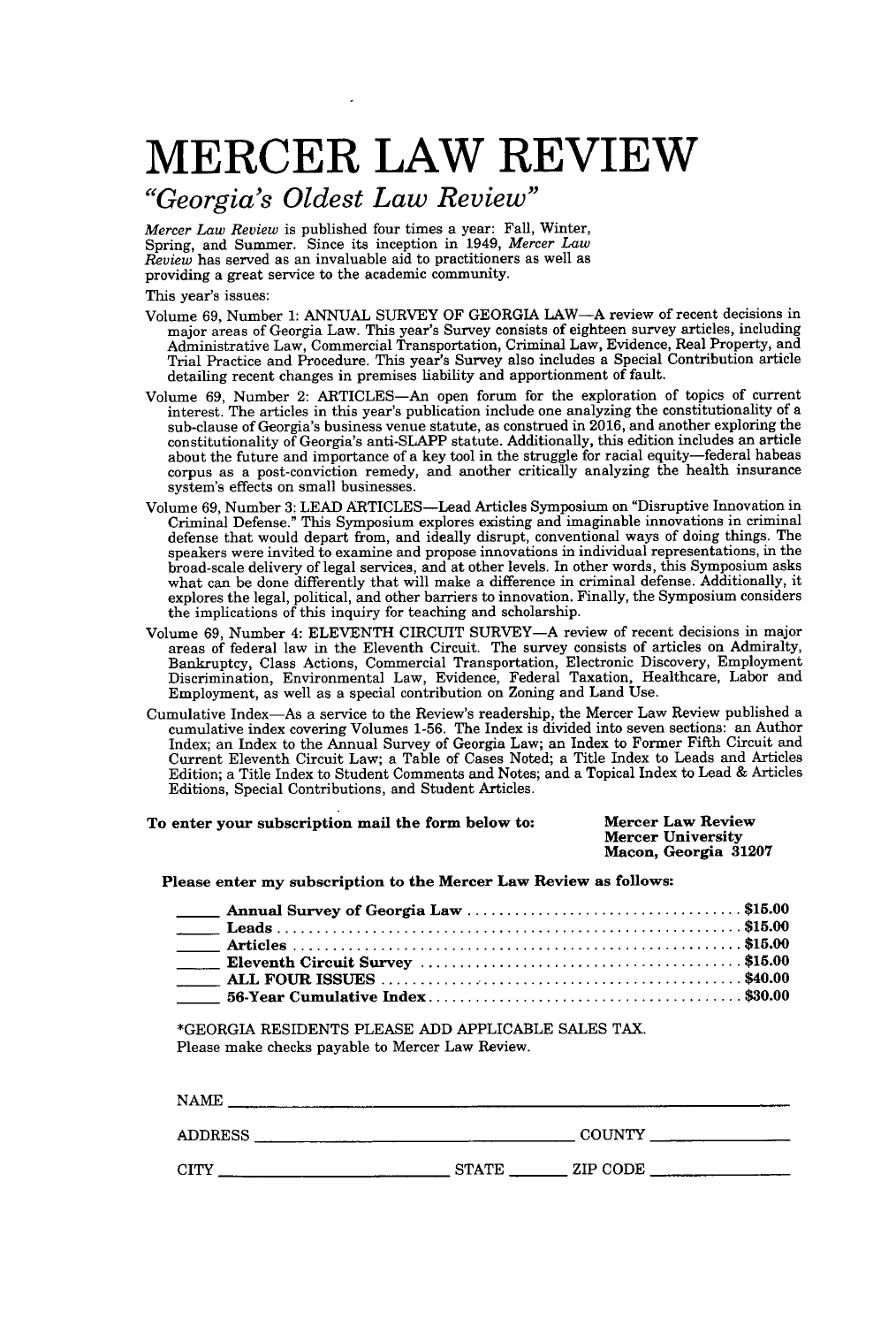**VOLUME** LXIX **2018**



WALTER F. **GEORGE SCHOOL** OF LAW MERCER UNIVERSITY **MACON, GEORGIA**

COPYRIGHT **C 2018** WALTER F. **GEORGE SCHOOL** OF LAW, MERCER UNIVERSITY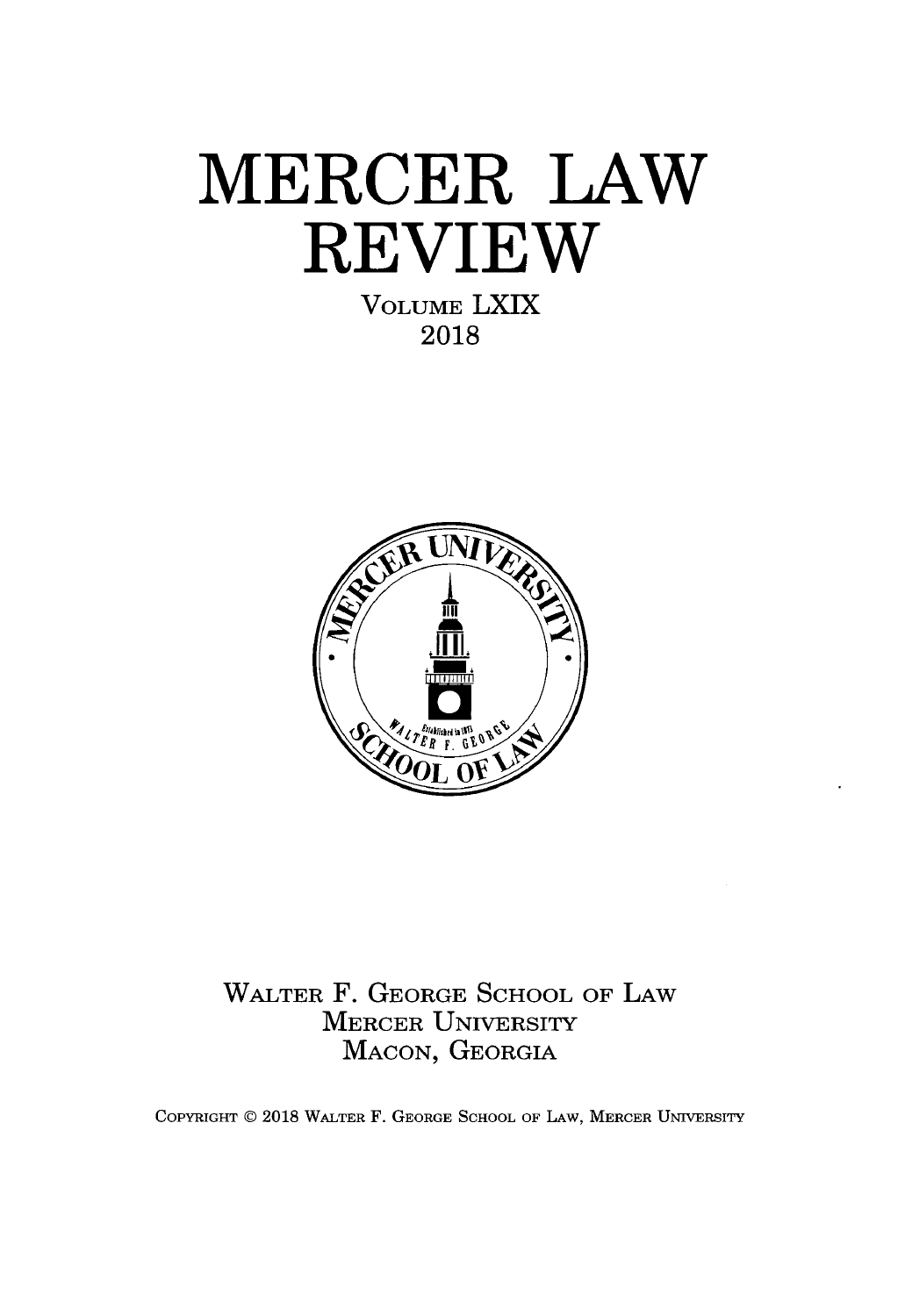## MERCER UNIVERSITY **SCHOOL** OF LAW

- **GENERAL INFORMATION.** *Mercer Law Review* is edited and published **by** students of the Mercer University School of Law. *Mercer Law Review* was founded in 1949. It is the oldest continually published law review in Georgia.
- *IssuEs. Mercer Law Review* (ISSN **0025-987X)** is published four times a year: *Annual Survey of Georgia Law (Fall), Articles* (Winter), *Lead Articles* (Spring), and *Annual Eleventh Circuit Survey* (Summer). The issues appear, respectively, in January, March, May, and July. Copies are available at **\$15.00** for survey volumes and **\$15.00** for Leads and Articles volumes.
- SUBSCRIPTIONs. Annual subscriptions are available to all four issues (\$40.00), to the *Annual Survey of Georgia Law* **(\$15.00),** to the *Annual Eleventh Circuit Survey* **(\$15.00),** and to both Survey issues **(\$30.00).** Subscriptions are payable in advance and are renewed automatically unless notice to the contrary is received **by** August 1st. Single copies of the Lead and Articles issues are available at **\$15.00** each. Subscriptions to only the Lead and Articles issues are not available. Single copies of the Survey issues are available at **\$15.00** each; orders must be clearly marked "Single Copy." Georgia residents should add the appropriate state, local, and special district taxes. All domestic subscriptions are sent via periodicals mail. Foreign subscriptions are sent via surface mail. Subscribe online at http://www.law.mercer.edulacademics/law review/subscribe.cfm
- BACK ISSUES, REPRINTS, AND MICROFILM. For back stock, reprints, or microfilm of *Mercer Law Review,* contact: William **S.** Hein **&** Co., Inc., **1285** Main Street, Buffalo, NY 14209 or call **(800) 828-7571** or **(716) 882-2600.**
- MISSING **AND IMPERFECT** COPIEs. Replacement copies will be sent to subscribers who report missing or imperfect copies of *Mercer Law Review* within six months of the publication date. Mercer Law Review regrets that it cannot replace copies not reported missing or imperfect within six months of publication.
- **CORRESPONDENCE.** Unless indicated otherwise, please address all correspondence to: Publishing Coordinator, Mercer Law Review, Mercer University School of Law, Macon, Georgia **31207,** or contact us at our e-mail address lawreview@mercer.edu or visit our website: http://www.law.mercer.edu/ academics/lawreview/index.cfm. You may also phone the Editorial Board at **(478)** 301-2624 or our Business Office at **(478) 301-2622.**
- **POSTMASTER:** Send change of address to: Publishing Coordinator, Mercer Law Review, Mercer University School of Law, 1021 Georgia Avenue, Macon, Georgia **31207.**
- **PERIODICALS POSTAGE PAID AT MACON, GEORGIA, AND AT ADDITIONAL MAILING OFFICES.**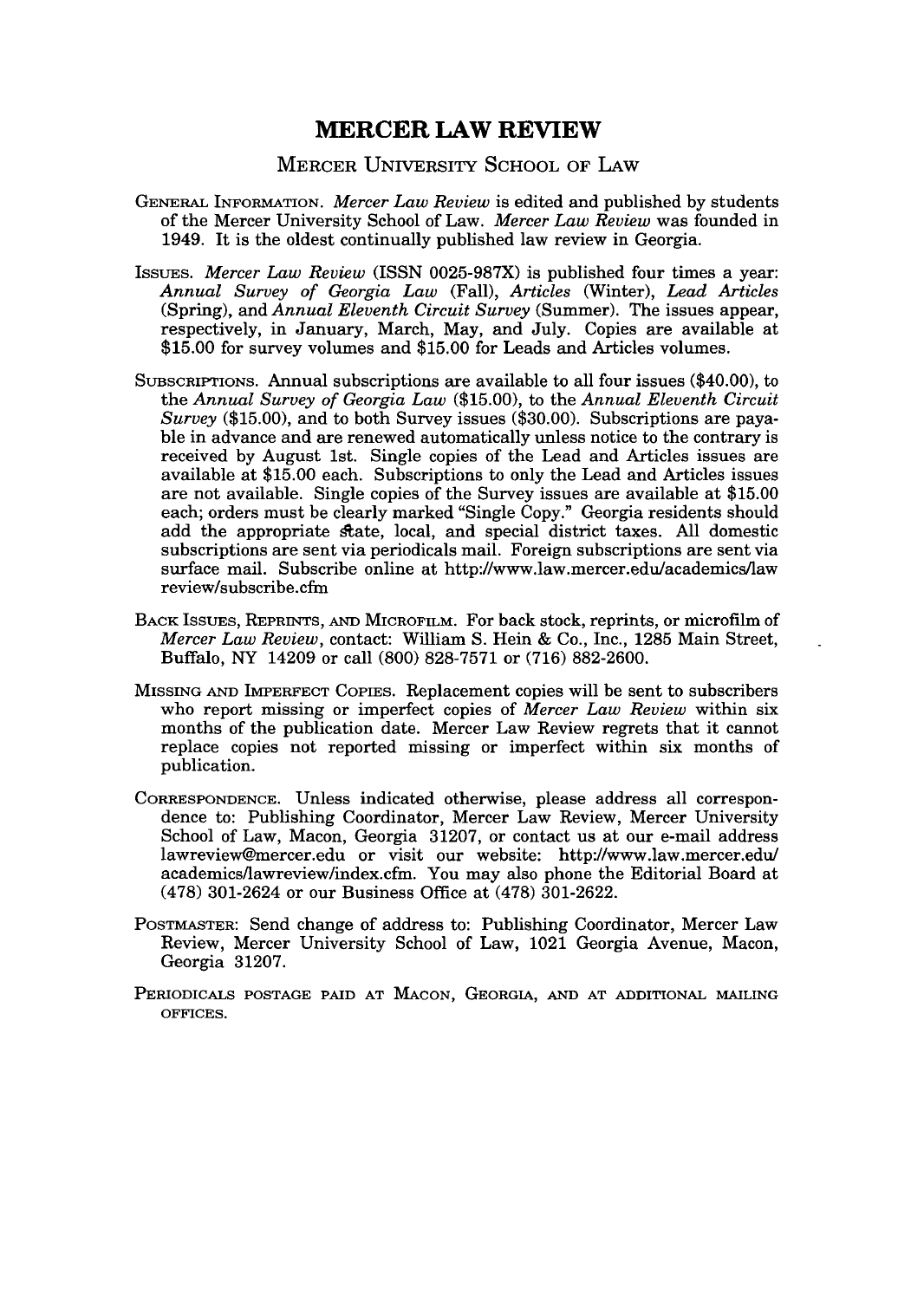### MERCER UNIVERSITY **SCHOOL** OF LAW

- **UNSOLICITED MANUSCRIPTS.** *Mercer Law Review* welcomes the submission of unsolicited manuscripts. Submissions should be triple-spaced. Citations should conform to THE **BLUEBOOK** (20th ed. **2015).** Please enclose a self-addressed, stamped envelope for acknowledgment. *Mercer Law Review* will endeavor to notify authors of its decision within six weeks. Manuscripts will not be returned unless sufficient return postage is included with the original submission. Please address unsolicited manuscripts to: Articles Editor, Mercer Law Review, Mercer University School of Law, Macon, Georgia **31207.** Unsolicited manuscripts can be submitted online at http:// www.law.mercer.edulacademics/lawreview/index.cfm
- MICROFORMS. Microform reproductions of all volumes of *Mercer Law Review are* available from University Microfilms International, **300** North Zeeb Road, Ann Arbor, Michigan 48106, or **30/32** Mortimer Street, London WIN 7RA, England.
- **PERMISSION TO** REPRINT **FOR EDUCATIONAL USE ONLY.** Except where otherwise expressly provided, *Mercer Law Review* and the author of each article, casenote, or comment in this issue of *Mercer Law Review* grants permission to duplicate that article, casenote, or comment for educational use, provided that **(1)** copies are distributed at or below cost; (2) the author and *Mercer Law Review* are identified; and **(3)** proper notice of copyright is affixed to each **copy.**
- CARL **VINSON MEMORIAL LECTURE.** The annual Carl Vinson Memorial Lecture **Series was created in 1982** in honor and memory of the Honorable Carl Vinson, a distinguished alumnus of the Mercer Law School who served his country for **fifty** years as a member of Congress. The purpose of the Lecture Series is to provide lectures of the very highest quality on legal and lawrelated subjects for the students and faculty of the law school, alumni and friends of the School of Law and Mercer University, and the general public. The Vinson Lectures are periodically published in *Mercer Law Review.*
- **MERCER** LAw REVIEw **ASSOCIATION. All** alumni of *Mercer Law Review* are members of the Mercer Law Review Association. Friends of *Mercer Law Review* may become adjunct members of the Mercer Law Review Association **by** application.
- **DISCLAIMER OF OPINION.** Opinions expressed in any part **of MERCER LAw** REVIEW are those of the individual contributors and are not presented as the views of Mercer Law Review, Mercer University School of Law, or Mercer University.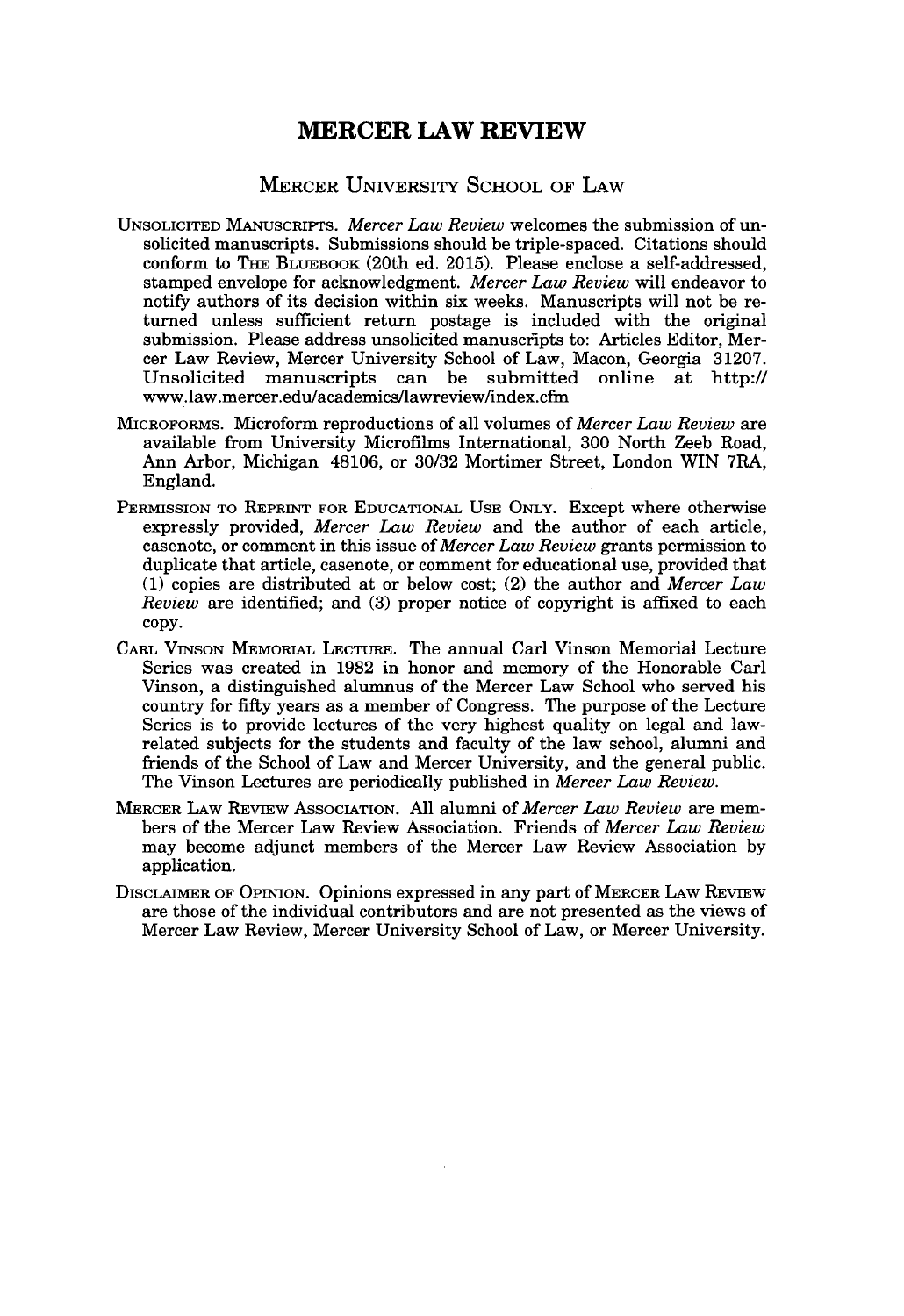## **MERCER UNIVERSITY SCHOOL OF LAW**

- **GENERAL** INFORMATION. Mercer University School of Law is located in Macon, Georgia, **80** miles south of Atlanta. Mercer Law School has been graduating practice-ready lawyers who uphold the highest ideals of the legal profession since **1873.** Our distinguishing attributes include the deliberate choice to be smaller, the innovative curriculum that focuses on preparing students for practice, the excellent and accessible faculty and staff, and the close-knit culture that makes learning enjoyable and success attainable.
- DEGREES AWARDED. The study of law at Mercer University School of Law consists of a three-year program directed toward the **J.D.** degree. **A** joint **J.D.-M.B.A.** program is offered in conjunction with Mercer's Stetson School of Business and Economics. In addition, the law school offers a Business Certificate Program and a Legal Writing Certificate Program. Please see our website for more details at www.law.mercer.edu.
- **ArDMIssIONs.** As a top provider of legal education, Mercer Law School is selective in admissions. Our process aims to select from the applicant pool students who will contribute to our academic community during their three years of legal education and, ultimately, to society and the legal profession. At Mercer Law School, we consider many factors in evaluating an applicant's potential both in law school and for becoming a competent and ethical attorney. Some of these factors include a **LSAT** score, undergraduate **GPA,** grade trends, letters of recommendation, personal statement, employment history, undergraduate course of study, community and military service, advanced degrees, leadership ability, personal hardships, and other relevant background information. Persons interested in applying for admission to the Mercer University School of Law may access information at www.law.mercer.edu or email the Admissions Office at admissions@law.mercer.edu.
- **LAw LIBRARY.** The Furman Smith Law Library has a staff of thirteen, including six professional librarians. The librarians provide extensive instruction in both print and electronic research as part of the curriculum. The library's collection includes over **350,000** volumes in books and microforms as well as a wide array of legal and non-legal electronic resources. Carrels, tables, soft seating, "smart" study rooms and a technology lounge are available to law students. Throughout the library and law school, students have wireless access to the library and law school network via their personal laptops. The library's web site features an extensive collection of annotated links to Georgia and federal legal research materials. For more information about the library visit www.law.mercer.edullibrary.
- **CAREER SERVICES OFFICE.** Employers who are interested in interviewing students and graduates of the Mercer University School of Law are invited to contact the Career Services Office. Upon request, the Career Services Office will be happy to forward resumes, arrange on-campus interviews, or assist employers in **any** other way. Employers may contact the Career Services Office at **(478)301-2615,** via email at careerservices@law.mercer.edu, or post a **job** directly from our website at http//law.mercer.edulcareer/employers/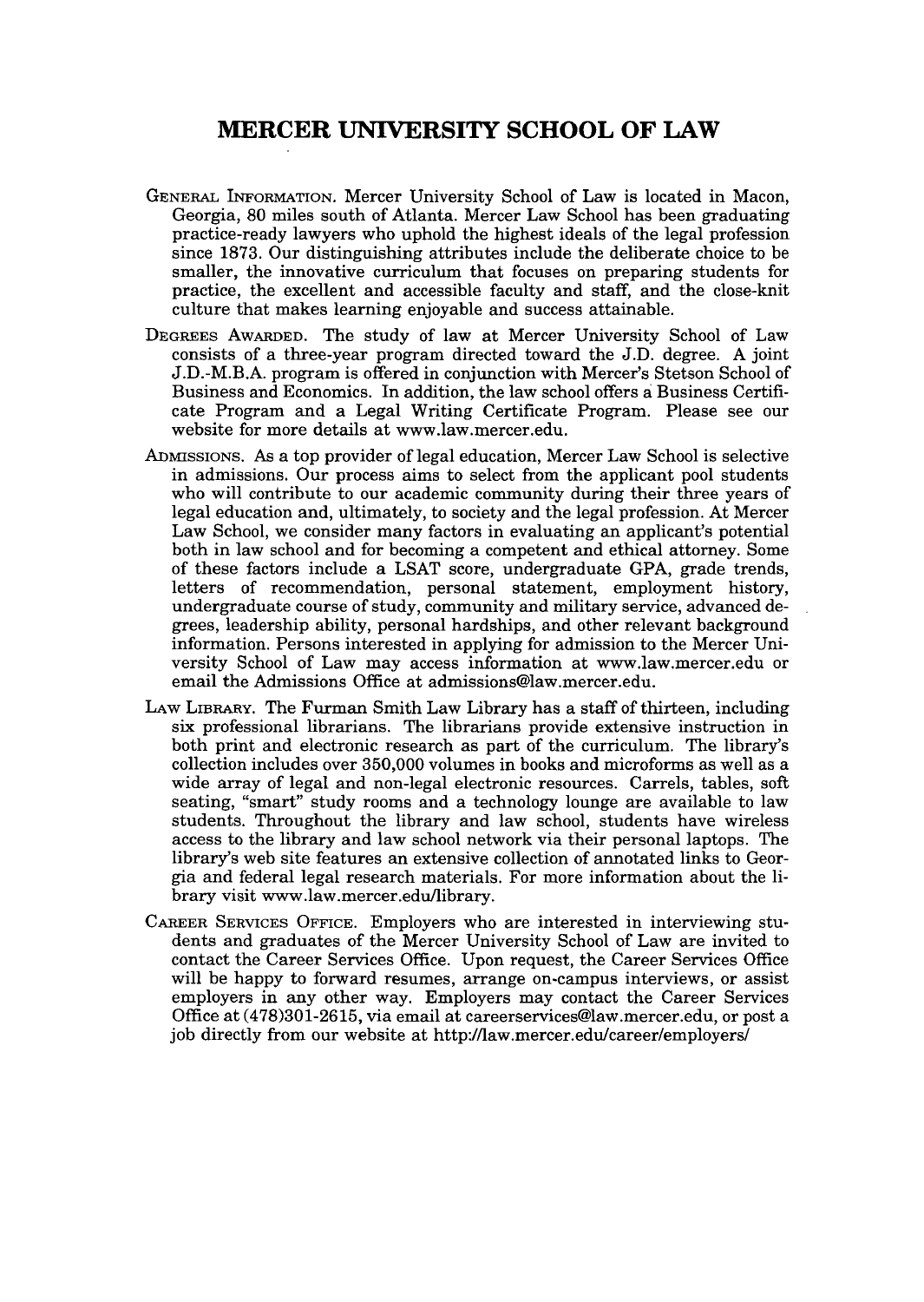*Member of the National Conference of Law Reviews, Inc.*

Volume **69** Winter **2018** Number 2

### **BOARD OF EDITORS**

**DAVID** *S.* CROMER *Editor in Chief*

KELSEY L. KICKLIGHTER *Senior Managing Editor*

WILLIAM **J.** PRATER *Managing Editor*

**ANNA** L. UsRY *Managing Editor*

**JESSICA** B. HAYGOOD *Articles Editor*

**HANNAH** M. **COUCH** *Lead Articles Editor*

MORGAN **E.** LYNDALL *Georgia Survey Editor*

BEATRICE **C. HANCOCK** *Eleventh Circuit Survey Editor*

**GRETCHEN. 0.** CONNICK *Student Writing Editor*

**KATELYN E.** FISCHER *Administrative Editor*

**MEMBERS**

ALICIA **M.** ADAMSON MATTHEW B. BALCER **WILLIAM** L. BENNEr **MICHAEL C.** BERTHIAUME **MATTHEW C. BOTTOMS** BEAU B. BROGDON BRIANA L. CARTER TERRIKA **C. CRUTCHFIELD** M. **CHASE COLLUM MAGGIE A.** CROPP **BENJAMIN C. DAVIDSON** MICAH **J. EAST** LAURA LEIGH Fox

> MARK **JONES** *Faculty Advisor*

**E. ADDISON GAN'ITr NICHOLAs** P. GREER **LEESA** M. GUARNOTrA ABRIANA HORTON CLAYTON T. KENDRICK **DANIEL** T. KILFOYLE ERIC F. KRAMER JESSICA **A.** LILL MARY T. **MAHFOUD** ANTONIO **J. MATOS** GABRIEL M. MEDFORD DEVIN K. MOCK ALEx **G.** MYERS

**NATHAN R.** NICHOLSON **OLIVIA** K. O'BRIEN WILLIAM *Q.* PLATT, IV GIOVANNA SOTO KRYsTA RAE **TATE** AUTUMN R. TRIPLETT M. **COLE** WALKER CHRISTINA WALLER NOAH **C.** WEST MATTHEW M. WHITE CATLIN B. WISE ROBERT WRIGHT

**YONNA** WINDHAM SHAW *Publishing Coordinator*